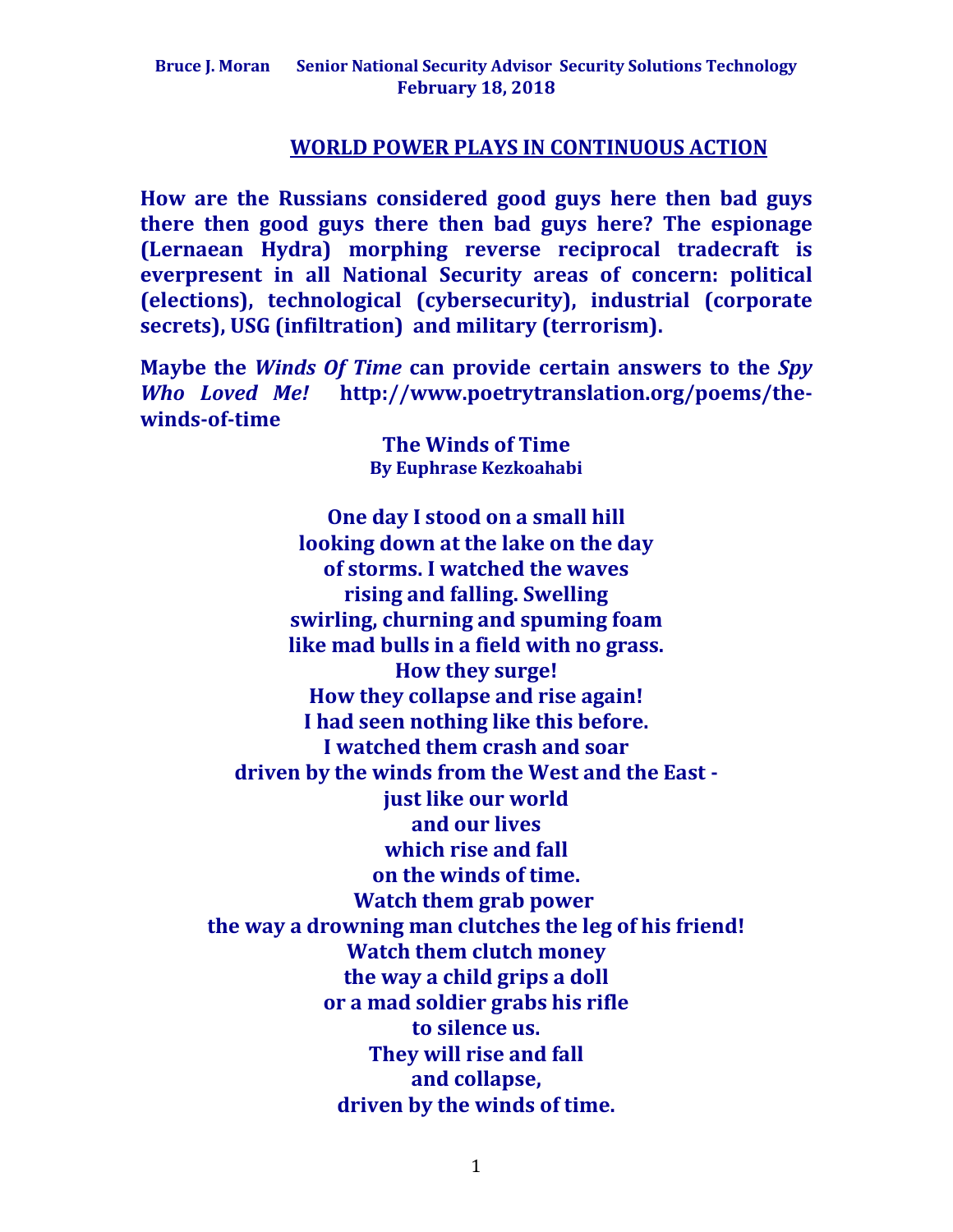## **FISA WARRANTS:**

**https://en.wikipedia.org/wiki/Foreign\_Intelligence\_Surveillance\_ Act**

**The Foreign Intelligence Surveillance Act of 1978 ("FISA" [Pub.L.](http://legislink.org/us/pl-95-511)  95–[511,](http://legislink.org/us/pl-95-511) 92 [Stat.](https://en.wikipedia.org/wiki/United_States_Statutes_at_Large) [1783,](http://legislink.org/us/stat-92-1783) [50 U.S.C.](https://en.wikipedia.org/wiki/Title_50_of_the_United_States_Code) [ch. 36\)](https://www.law.cornell.edu/uscode/text/50/chapter-36) is a [United States federal](https://en.wikipedia.org/wiki/Law_of_the_United_States)  [law](https://en.wikipedia.org/wiki/Law_of_the_United_States) which establishes procedures for the physical and electronic [surveillance](https://en.wikipedia.org/wiki/Surveillance) and collection of "foreign intelligence information" between "foreign powers" and "agents of foreign powers" suspected of [espionage](https://en.wikipedia.org/wiki/Espionage) or [terrorism](https://en.wikipedia.org/wiki/Terrorism)… Depending on the type of surveillance, approved orders or extensions of orders may be active for 90 days, 120 days, or a year.**

**How many FISA warrants were issued in 2016? What was the nature of the 2016 FISA warrants issued?**

**How were FISA warrants issued? Who signed off for the FISA warrants in the DOJ and FBI? What was the rational for the warrant presented to the FISA judges? Who signed off on the extensions of the FISA warrants every 90 days? What was the rationale for the extensions?**

**How many FISA warrants were issued for: Donald Trump family members, campaign staff and workers along with Trump administration staff and affiliates.** 

**Were FISA warrants issued for:**

**Donald Trump, Donald Trump Jr., Eric Trump, Ivanka Trump, Jared Kushner, Kellyanne Conway, Corey Lewandowski, Sebastian Gorka, Sean Spicer, Reince Preibus, or Jeff Sessions?**

# **Special Counsel Robert Mueller Investigation FISA WARRANTS (RUSSIAN MEDDLING):**

**https://www.msn.com/en-us/news/politics/trump-pushes-back-againstfake-news-media-coverage-of-russian-meddling/ar-BBJg9kE?li=BBnb7Kz**

*A federal grand jury on Friday indicted 13 Russians and three Russian companies for allegedly interfering in the 2016 presidential election, in a case brought by FBI Special Counsel Robert Mueller that detailed a plot to "sow discord in the U.S. political system."*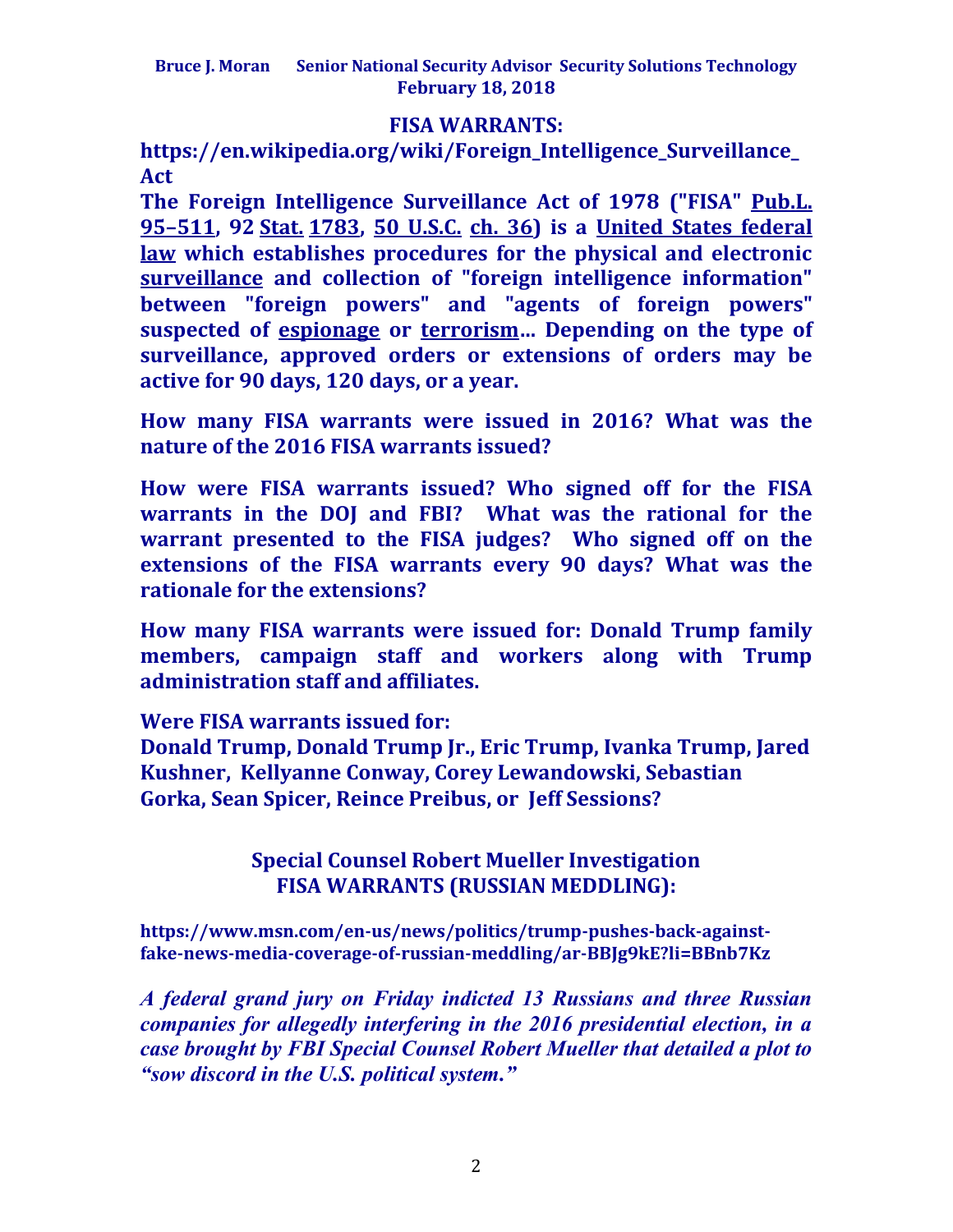*Rosenstein said the scheme involved setting up hundreds of social media accounts using stolen or fictitious identities to make it appear as if the accounts were controlled by individuals in the U.S. He said the defendants posed as politically active Americans and recruited "real Americans" to stage rallies and engage in political activities -- although he added that those Americans did not know they were communicating with Russians.*

*Earlier, Trump tweeted a quote from Deputy Attorney General Rod Rosenstein, who said at a news conference Friday that the indictment does not allege that there was any American who knowingly participated in illegal activity from the Russians.*

*President Trump then quote-retweeted the vice president of Facebook ads, Rob Goldman, who had written that the majority of the Russian spending on ads occurred after the election, and that swaying the election was not the main goal of those ads.*

**Why did President Obama wait until December 2016 to expel 35 Russian spies in two compounds for interfering with the U.S. elections? Did not the Russians begin to run their propaganda disinformation campaign around the time of the U.S. 2012 presidential elections?**

**[https://www.thesun.co.uk/news/2498530/president-obama-kicks-out-35](https://www.thesun.co.uk/news/2498530/president-obama-kicks-out-35-russian-spies-and-shuts-down-two-of-moscows-compounds-over-election-hacking-row/) [russian-spies-and-shuts-down-two-of-moscows-compounds-over-election](https://www.thesun.co.uk/news/2498530/president-obama-kicks-out-35-russian-spies-and-shuts-down-two-of-moscows-compounds-over-election-hacking-row/)[hacking-row/](https://www.thesun.co.uk/news/2498530/president-obama-kicks-out-35-russian-spies-and-shuts-down-two-of-moscows-compounds-over-election-hacking-row/)**

**China Hacked F-22, F-35 Stealth Jet Secrets (Boeing) http://freebeacon.com/national-security/china-hacked-f22-f35-jetsecrets/**

**Su Bin, also known as Stephen Su and Stephen Subin, reached a plea deal…following a 2014 criminal complaint and later indictment for illegal computer hacking and theft and transfer of export-controlled data….** 

**Michelle Van Cleave: "The Chinese have a sophisticated network of tens of thousands human spies and computer hackers targeting American military and technological secrets," she said. "What they can't acquire legally through trade, or creatively through mergers and acquisitions, they are prepared to steal. And it's getting harder all the time to stop them."**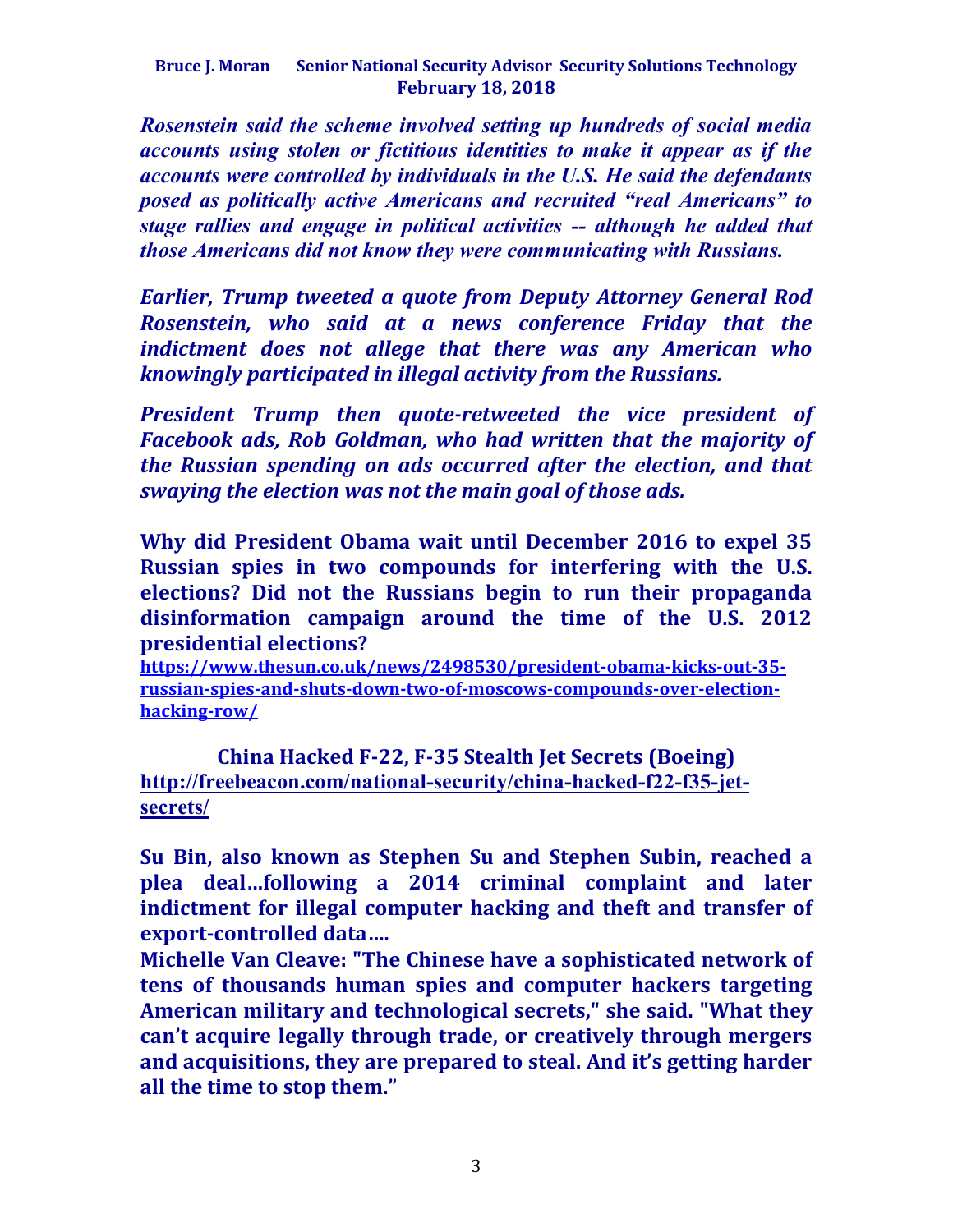**--------------------------------------------------------**

## **The Brennan Center Report On FISA (2015): What Went Wrong With The FISA COURT https://www.brennancenter.org/sites/default/files/analysis/What\_Went\_ %20Wrong\_With\_The\_FISA\_Court.pdf**

**Excerpts Brennan Center Report Pages 4-5:**

*Fundamental changes are needed to fix these flaws. Following Snowden's disclosures, several bills were introduced to try to ensure that the court would hear the other side of the argument, generally from some type of public advocate. Other bills addressed the court's secrecy by requiring the executive branch to declassify significant opinions or release summaries. These proposals would make important improvements, but they do not address the full range of constitutional deficiencies resulting from the changes in law and technology detailed in this report. The problem with the FISA Court is far broader than a particular procedure or rule. The problem with the FISA Court is FISA.*

*The report proposes a set of key changes to FIS***A to help restore the court's legitimacy.** 

**•** *Congress should end programmatic surveillance and require the government to obtain judicial approval whenever it seeks to obtain communications or information involving Americans. This would resolve many constitutional concerns.* 

*• Congress should shore up the Article III soundness of the FISA Court by ensuring that the interests of those affected by surveillance are represented in court proceedings, increasing transparency, and facilitating the ability of affected individuals to challenge surveillance programs in regular federal courts.*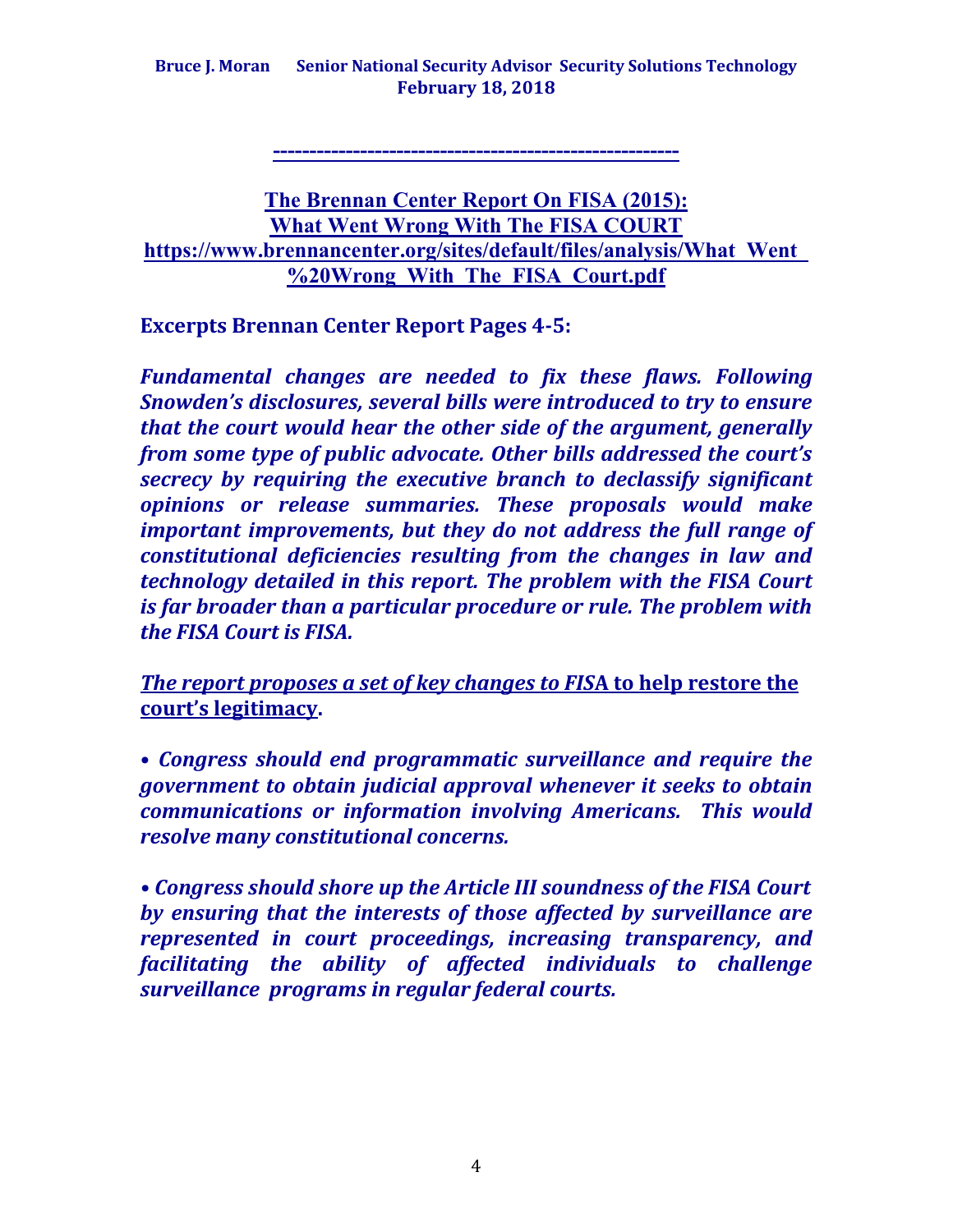*• Finally, Congress should address additional Fourth Amendment concerns by ensuring that the collection of information under the rubric of "foreign intelligence" actually relates to our national security and does not constitute an end-run around the constitutional standards for criminal investigations.*

*Under today's foreign intelligence surveillance system, the government's ability to collect information about ordinary Americans' lives has increased exponentially while judicial oversight has been reduced to near-nothingness. Nothing less than a fundamental overhaul of the type proposed here is needed to restore the system to its constitutional moorings.* 

**--------------------END BRENNAN CENTER FISA REPORT-----------------**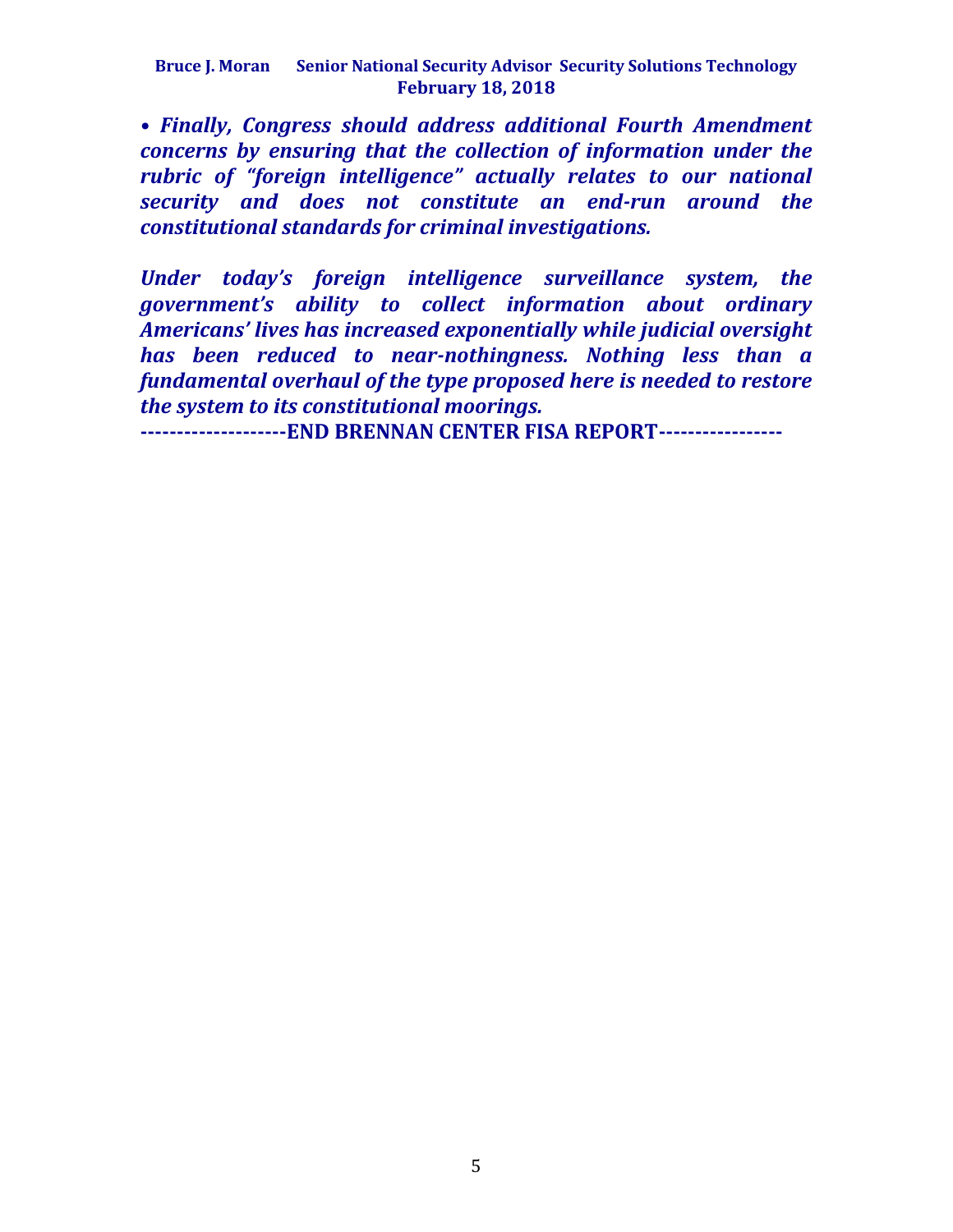**President Trump visited Asia to ensure that the nuclear option is not used and to prevent North Korea from further advancing in its nuclear arms capability. How did North Korea come to develop nuclear weapons capability? Previous U.S. administrations have failed as did the U.N. Security Council in preventing North Korea in developing nuclear arms. Quite importantly, how will Iran come to develop nuclear weapons capability?** 

*Terrorism takes on many facets. U.S. National Security is predicated on ensuring Chemical, Biological and Radiological (CBR) attacks are not executed on the shores of the United States. We should be highly concerned with Uranium. Uranium is used in nuclear/atomic (radiological) weapons.*

*Uranium is a heavy metal that has more neutrons than protons. Uranium 235 is what constitutes the chain reaction – the U 235 atom splits geometrically splitting other atoms given off heat and deadly gamma radiation.* 

*What National Security purpose is served by selling yellow cake (called urania U3/O8 – concentrated uranium) to foreign countries, especially those who can pose a clear and present danger to the United States or the world-at-large. What is clear is that yellow cake is enriched for use in nuclear reactors and weapons. Where has been the proper oversight (2010 and thereafter) in the Executive Branch and Congress in the sale and distribution of yellow cake?*

*\*CFIUS Process: United States Department Of Treasury Committee On Foreign Investment In The United States (CFIUS)*

*During the review period, CFIUS members examine the transaction in order to identify and address, as appropriate, any national security concerns that arise as a result of the transaction…in certain circumstances described at section 6(c) of Executive Order 11858, as amended, and § 800.506 of the regulations, CFIUS may also refer a transaction to the President for decision.*

*https://www.treasury.gov/resource-center/international/foreigninvestment/Pages/cfius-overview.aspx*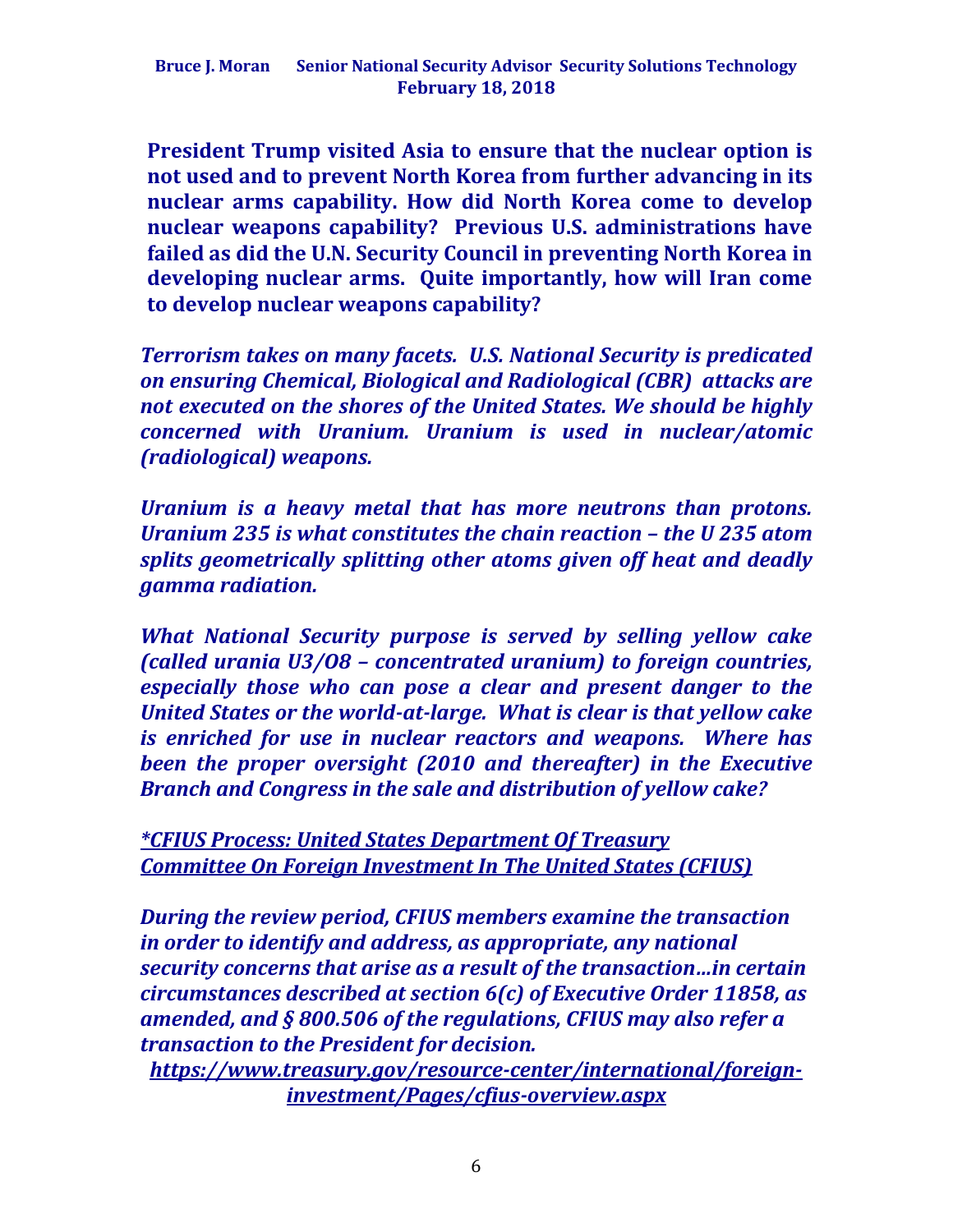*Who were the elected and appointed officials in office at this time in 2010 (06/08/10) when the Uranium National Security deep concerns come into play with the deal of Uranium One to JRC Atomredmetzoloto [ARMZ], a mining of arm of Resatom, the Russian Nuclear Energy Agency?*

*http://www.factcheck.org/2017/10/facts-uranium-one/*

*Timothy Geithner Treasury Secretary 2009 – 2013 CFIUS Process\* Barbara Boxer Chairwoman Senate Committee On Environment & Public Works 2007 -2015*

*Hillary Clinton State Department Secretary 2009 – 2013 Dr. Steven Chu Energy Department Secretary 2009 – 2013 -- Steven Chu – Noble Prize - Physicist John Kerry Chairman Senate Foreign Relations Committee 2009 - 2013 Carl Levin Chairman Armed Services Committee 2007 – 2015*

**Inquiry 1: Did the CFIUS process have the same rigid National Security standards in place as did the election meddling FISA court requests?** 

**What was the interagency collaboration and approval on the deal of** *Uranium One to JRC Atomredmetzoloto [ARMZ], a mining of arm of Resatom, the Russian Nuclear Energy Agency***?**

*Schumer sides with Romney: Russia 'probably our most formidable enemy'* **by [Pete Kasperowicz](http://www.washingtonexaminer.com/author/pete-kasperowicz) | [Feb 6, 2017, 1:52 PM](http://www.washingtonexaminer.com/schumer-sides-with-romney-russia-probably-our-most-formidable-enemy/article/2614029)** *Washington Examiner*

**"***Senate Minority Leader Chuck Schumer* **on Monday called Russia a top "enemy" of the U.S., using language similar to and even stronger than a description used by Mitt Romney in 2012, which drew mockery from Democrats….** *"I ask my Republican colleagues to put country over party when it comes to Russia,"* **Schumer said on the Senate floor Monday.**

**[http://www.washingtonexaminer.com/schumer-sides-with-romney-russia](http://www.washingtonexaminer.com/schumer-sides-with-romney-russia-probably-our-most-formidable-enemy/article/2614029)[probably-our-most-formidable-enemy/article/2614029](http://www.washingtonexaminer.com/schumer-sides-with-romney-russia-probably-our-most-formidable-enemy/article/2614029)**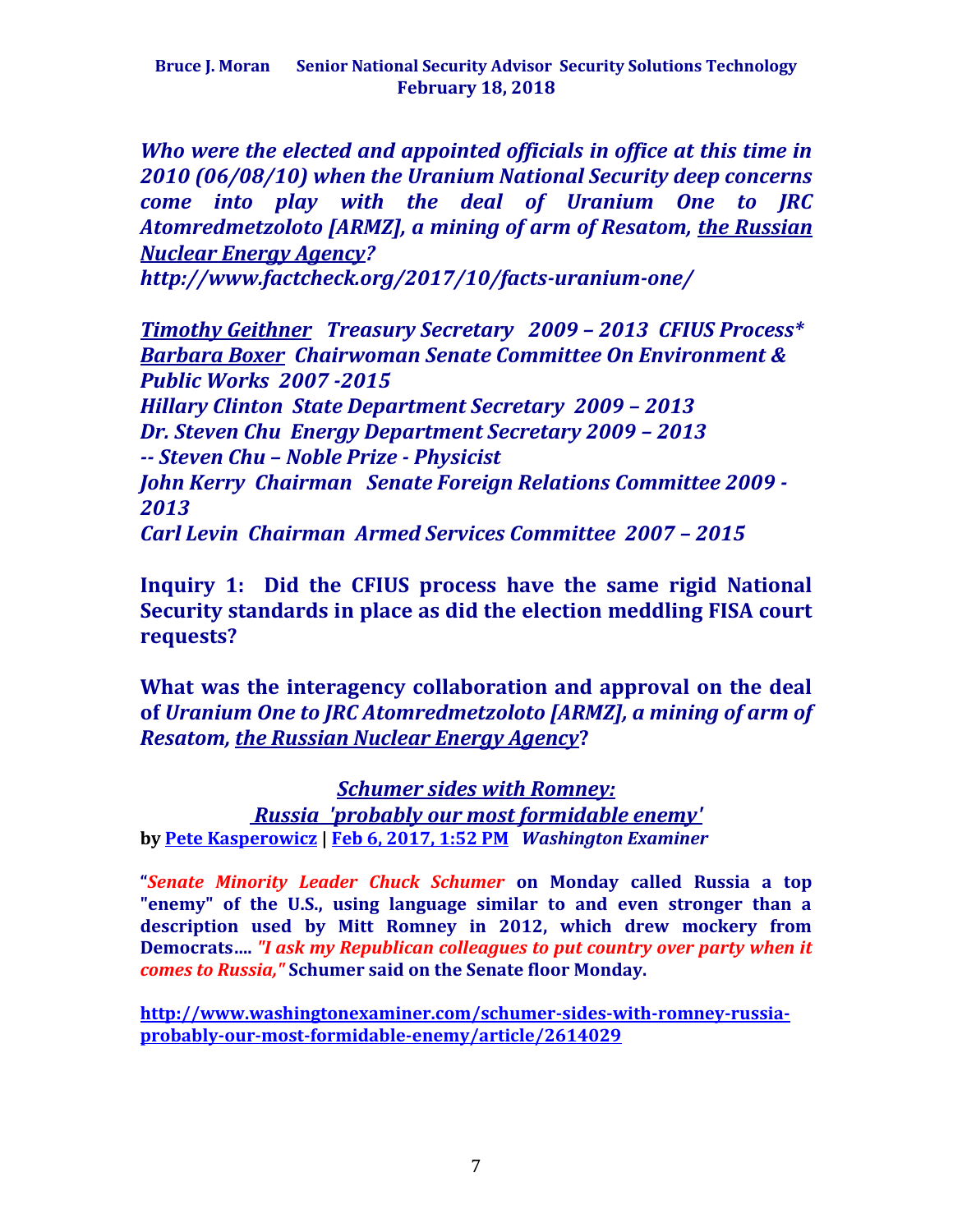#### **U.S. TRADING WITH THE ENEMY ACT (TWEA) 1917**

*In 1917, under President Woodrow Wilson, the U.S. Congress passed legislation titled* **Trading With the Enemy Act***. The objective was to stop any American from trading with our enemies and the allies of our enemies, during World War I.*

*On March 9, 1933, Roosevelt issued Proclamation 2040. It referred to the national emergency and again asserted Sec. 5(b) as authority for it. Roosevelt then proclaimed that the Proclamation of March 6, 1933, would remain in full force and effect until proclamation by the president. It remains in force to this day.*

**http://www.criminalgovernment.com/docs/enemy.html [https://en.wikipedia.org/wiki/Trading\\_with\\_the\\_Enemy\\_Act\\_of\\_19](https://en.wikipedia.org/wiki/Trading_with_the_Enemy_Act_of_1917) [17](https://en.wikipedia.org/wiki/Trading_with_the_Enemy_Act_of_1917)**

#### **RUSSIA – IRAN NUCLEAR POWER PLANT DEAL (2010)**

**"AEOI says it will remain under Russian guarantee for another two years from September 2013 "and a number of Russian experts will remain in place to give advice and technical assistance".\* The preliminary agreement states that the first reactor of (Iran) Bushehr nuclear power plant would be operated by a 50- 50 Russian-Iranian joint venture during the one-year warranty period. In**  *August 2010 it was agreed that this JV would operate the plant for up to three years* **before Atomstroyexport gradually withdrew. However, in September 2011 after grid connection, Rosatom said: "According to the Iranian legislation, only a national company can be an operator of the nuclear power plant", hence Russian specialists would be invited to work under a contract to be awarded by the Nuclear Power Production and Development Company of Iran (NPPD), with their numbers gradually reducing.** *In May 2012 the first deputy director general of Rosenergoatom Vladimir Asmolov said that all operations related to the reactor equipment control and operation were being carried out by Russian specialists. "There is not a single Iranian operator at Bushehr," he said. He explained that the Iranian party had signed an agreement with a Rosatom affiliate, Atomtechexport (ATE), which operates the reactor unit. However, Iranian operators have been trained in Russia."*

**[http://www.world-nuclear.org/information-library/country](http://www.world-nuclear.org/information-library/country-profiles/countries-g-n/iran.aspx)[profiles/countries-g-n/iran.aspx](http://www.world-nuclear.org/information-library/country-profiles/countries-g-n/iran.aspx)**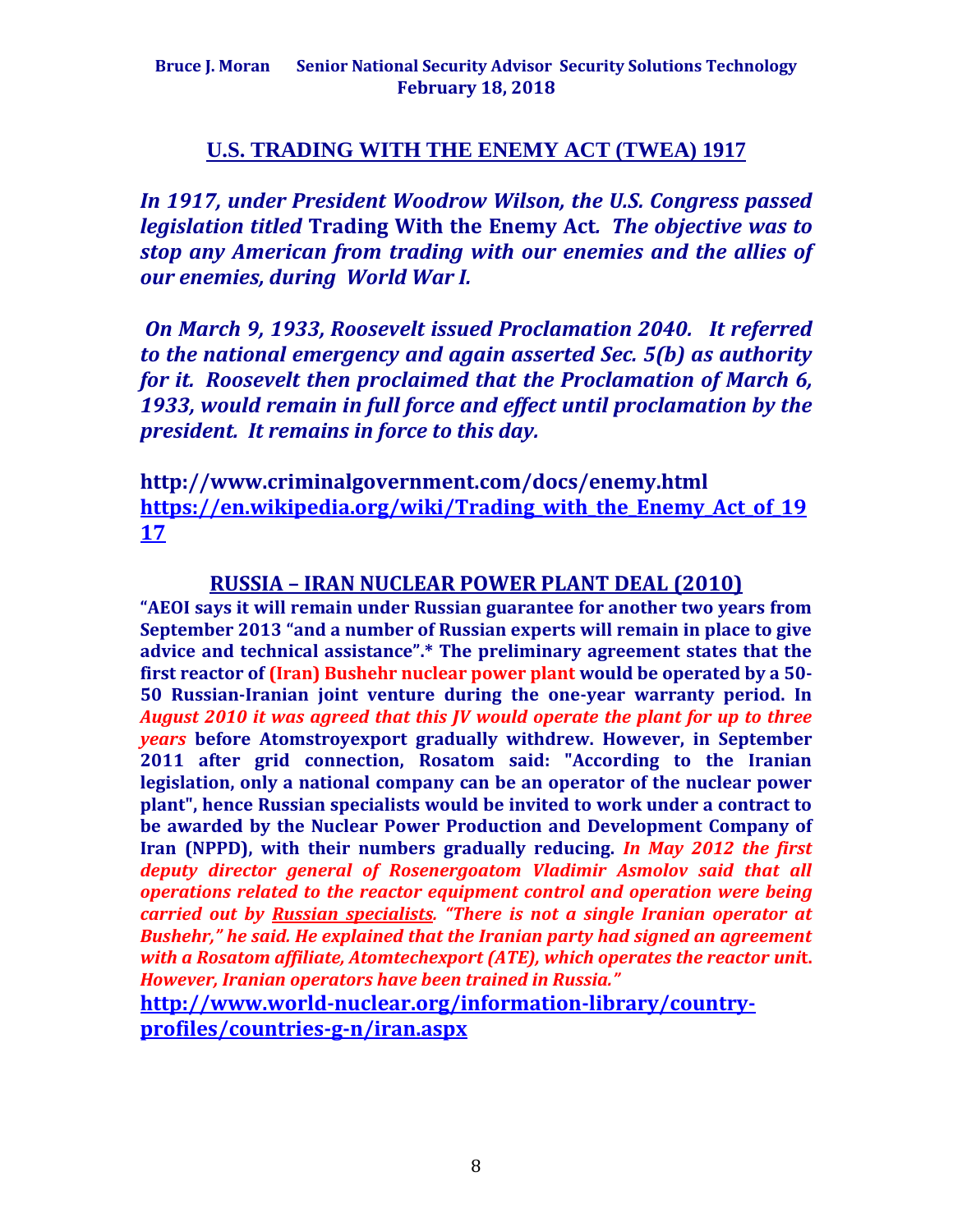## **UNITED STATES TRADE REPRESENTATIVE (USTR) Ron Kirk 2009 - 2013**

**The Office of the United States Trade Representative (USTR) is an agency of more than 200 [committed professionals](https://ustr.gov/about-us/biographies-key-officials) with decades of specialized experience in trade issues and regions of the world.**

**We negotiate directly with foreign governments to create trade agreements, to resolve disputes, and to participate in global trade policy organizations. We also meet with governments, with business groups, with legislators and with public interest groups to gather input on trade issues and to discuss the President's trade policy positions.**

**Inquiry 1: Did the** *Uranium One to JRC Atomredmetzoloto [ARMZ], a mining of arm of Resatom, the Russian Nuclear Energy Agency fall within the* **trade agreement guidelines within the National Security framework of the USTR, NSC, DOE? If so, to what degree? If not, why not?**

**Inquiry 2: Did the USTR representative notify Congress of the deal between** *Uranium One to JRC Atomredmetzoloto [ARMZ], a mining of arm of Resatom, the Russian Nuclear Energy Agency***? Did not the U.S. Senate & House Intelligence Committees have any concerns that Iran posed a potential global threat – as the Russian Nuclear Energy Agency was running the Iran nuclear power plants? Did not the U.S. Senate and House Intelligent Committees have any concerns over Resatom (Uranium One) running a Wyoming plant (epicenter of U.S. uranium production) with additional uranium exploration rights in Arizona, Colorado and Utah?**

**https://www.politico.com/story/2013/10/moscows-american-uranium-098472**

**Inquiry 3: Had any FISA warrants been issued over the Uranium One deal? If not, why not? Was it deemed unnecessary to request a FISA warrant as Russian spies had not been working in the United States? Considering the Russian Nuclear Energy Agency was running the Iranian plant, there wasn't any National Security concerns? What was the U.S. National Security Council's position at this time on the Uranium One deal since an arm of the Russian Nuclear Agency was part of the Uranium One deal and operated in the United States?**